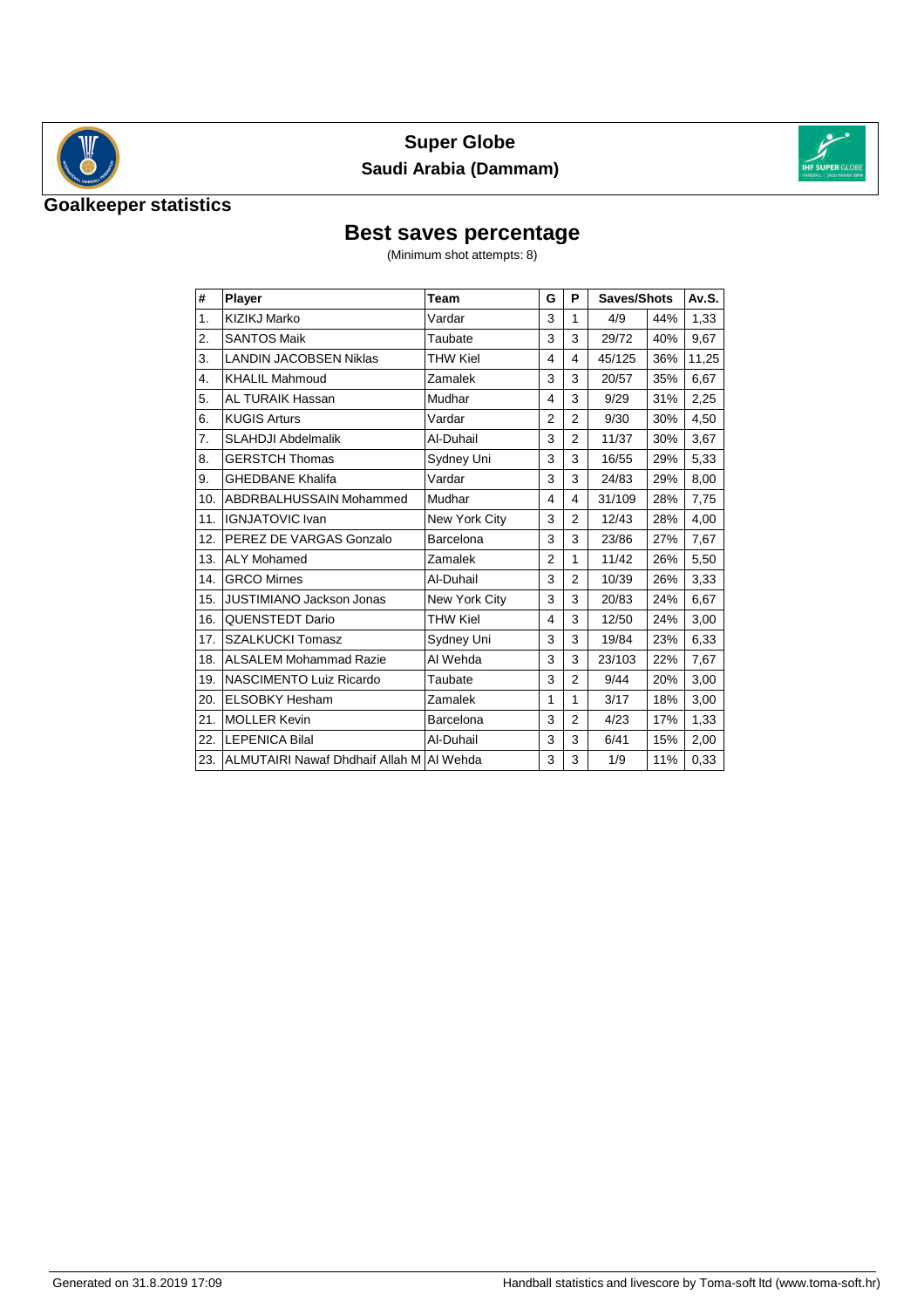

## **Super Globe Saudi Arabia (Dammam)**



## **Goalkeeper statistics**

#### **Most saves**

| #   | Player                                 | <b>Team</b>     | G              | P              | Saves/Shots |     | Av.S. |
|-----|----------------------------------------|-----------------|----------------|----------------|-------------|-----|-------|
| 1.  | <b>LANDIN JACOBSEN Niklas</b>          | <b>THW Kiel</b> | 4              | 4              | 45/125      | 36% | 11,25 |
| 2.  | ABDRBALHUSSAIN Mohammed                | Mudhar          | 4              | 4              | 31/109      | 28% | 7,75  |
| 3.  | <b>SANTOS Maik</b>                     | Taubate         | 3              | 3              | 29/72       | 40% | 9,67  |
| 4.  | <b>GHEDBANE Khalifa</b>                | Vardar          | 3              | 3              | 24/83       | 29% | 8,00  |
| 5.  | <b>ALSALEM Mohammad Razie</b>          | Al Wehda        | 3              | 3              | 23/103      | 22% | 7,67  |
| 6.  | PEREZ DE VARGAS Gonzalo                | Barcelona       | 3              | 3              | 23/86       | 27% | 7,67  |
| 7.  | <b>JUSTIMIANO Jackson Jonas</b>        | New York City   | 3              | 3              | 20/83       | 24% | 6,67  |
| 8.  | <b>KHALIL Mahmoud</b>                  | Zamalek         | 3              | 3              | 20/57       | 35% | 6,67  |
| 9.  | <b>SZALKUCKI Tomasz</b>                | Sydney Uni      | 3              | 3              | 19/84       | 23% | 6,33  |
| 10. | <b>GERSTCH Thomas</b>                  | Sydney Uni      | 3              | 3              | 16/55       | 29% | 5,33  |
| 11. | <b>IGNJATOVIC Ivan</b>                 | New York City   | 3              | $\overline{2}$ | 12/43       | 28% | 4,00  |
| 12. | QUENSTEDT Dario                        | <b>THW Kiel</b> | 4              | 3              | 12/50       | 24% | 3,00  |
| 13. | <b>ALY Mohamed</b>                     | Zamalek         | $\overline{2}$ | 1              | 11/42       | 26% | 5,50  |
| 14. | <b>SLAHDJI Abdelmalik</b>              | Al-Duhail       | 3              | $\overline{2}$ | 11/37       | 30% | 3,67  |
| 15. | <b>GRCO Mirnes</b>                     | Al-Duhail       | 3              | 2              | 10/39       | 26% | 3,33  |
| 16. | <b>AL TURAIK Hassan</b>                | Mudhar          | 4              | 3              | 9/29        | 31% | 2,25  |
| 17. | <b>KUGIS Arturs</b>                    | Vardar          | $\overline{2}$ | $\overline{2}$ | 9/30        | 30% | 4,50  |
| 18. | NASCIMENTO Luiz Ricardo                | Taubate         | 3              | $\overline{2}$ | 9/44        | 20% | 3,00  |
| 19. | <b>LEPENICA Bilal</b>                  | Al-Duhail       | 3              | 3              | 6/41        | 15% | 2,00  |
| 20. | KIZIKJ Marko                           | Vardar          | 3              | 1              | 4/9         | 44% | 1,33  |
| 21. | <b>MOLLER Kevin</b>                    | Barcelona       | 3              | $\overline{2}$ | 4/23        | 17% | 1,33  |
| 22. | <b>ELSOBKY Hesham</b>                  | Zamalek         | 1              | 1              | 3/17        | 18% | 3,00  |
| 23. | <b>ALMUTAIRI Nawaf Dhdhaif Allah M</b> | Al Wehda        | 3              | 3              | 1/9         | 11% | 0,33  |